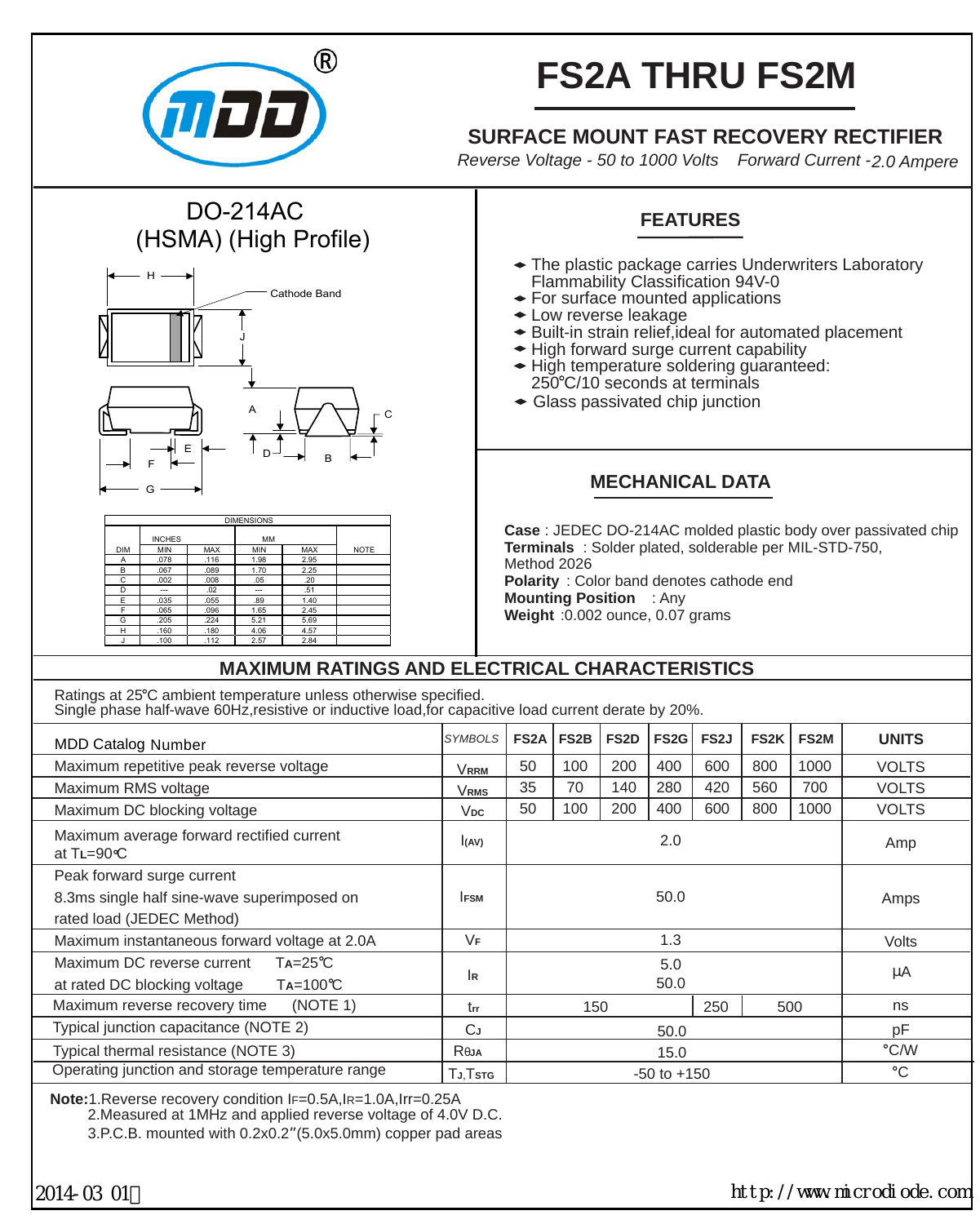## **RATINGS AND CHARACTERISTIC CURVES FS2A THRU FS2M**

Figure 1



400 1000

 $^{\circ}{\rm C}$ 

150